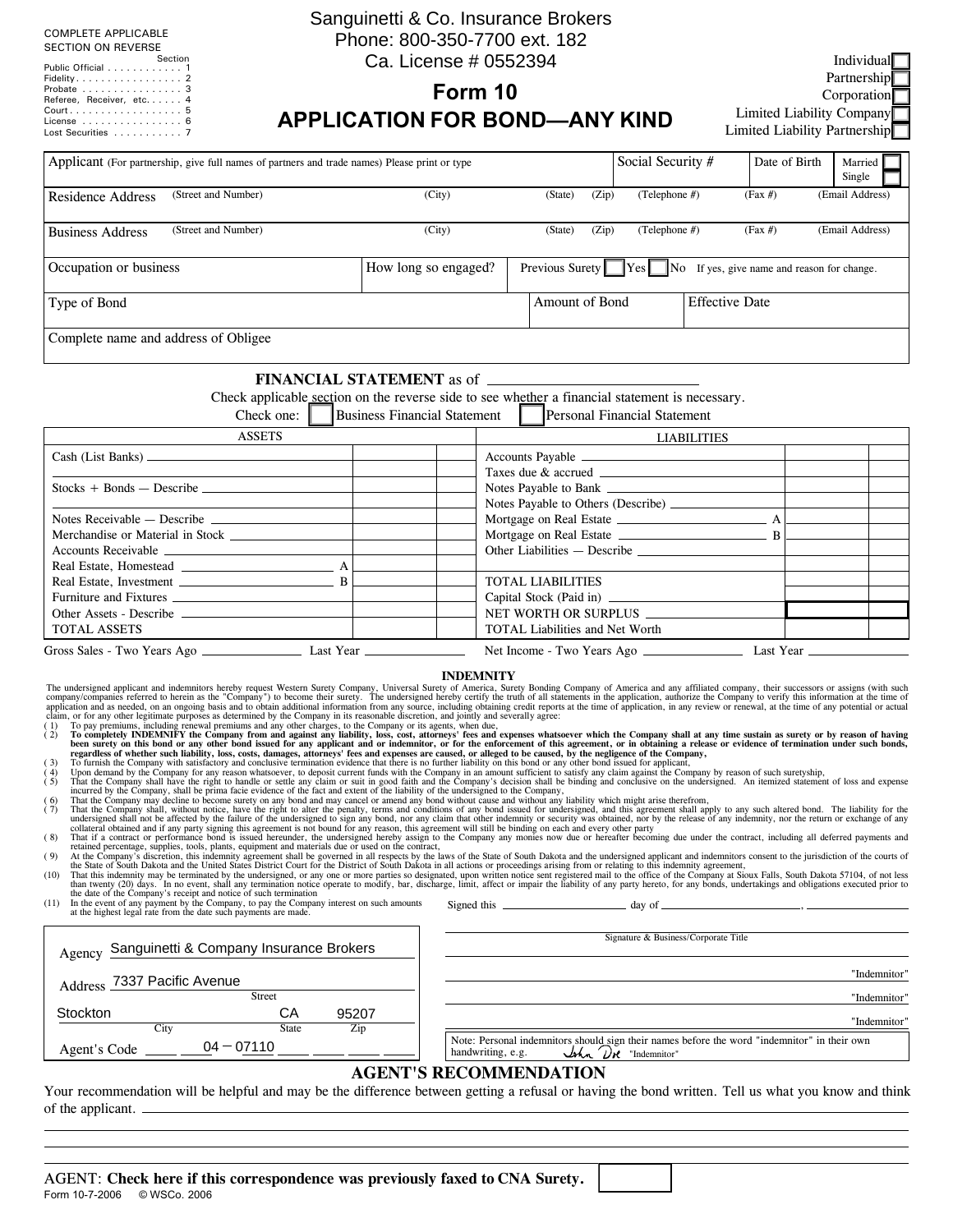#### **IMPORTANT NOTICE**

**Please discuss with the principal the potential use of personal credit history to facilitate the underwriting review process.**

| <b>PUBLIC</b><br><b>OFFICIAL</b><br><b>BOND</b>                                             | Net Worth:<br>\$                                                                                                                                 | Elected<br>Appointed                                  | Date:                                    |                              | Term of Office:                                                  |                             | Premium will be paid:<br>$\blacksquare$ Annually? $\blacksquare$ for term?                       |                                                                                                      |
|---------------------------------------------------------------------------------------------|--------------------------------------------------------------------------------------------------------------------------------------------------|-------------------------------------------------------|------------------------------------------|------------------------------|------------------------------------------------------------------|-----------------------------|--------------------------------------------------------------------------------------------------|------------------------------------------------------------------------------------------------------|
| NO FINANCIAL STATEMENT<br>NECESSARY.<br>HAVE PRINCIPAL SIGN<br>APPLICATION IF \$75,000      | Title of Position                                                                                                                                |                                                       |                                          |                              | Main Sources of Organization's Funding                           |                             |                                                                                                  |                                                                                                      |
| OR MORE.                                                                                    | Purpose or Function of Organization                                                                                                              |                                                       |                                          |                              |                                                                  |                             |                                                                                                  |                                                                                                      |
| <b>FIDELITY</b><br><b>BOND</b><br>NO FINANCIAL STATEMENT                                    | Annual Salary<br>Will applicant sign<br>Is countersignature required?<br>checks? $\Box$ Yes $\Box$ No<br>By whom?                                |                                                       |                                          |                              | $\Box$ Yes $\Box$ No                                             |                             | Regular audits? $\Box$ Yes $\Box$ No<br>By whom?                                                 |                                                                                                      |
| NECESSARY.                                                                                  | Are bank accounts reconciled by someone not authorized to deposit<br>or withdraw from the accounts? $\Box$ Yes $\Box$ No                         |                                                       |                                          |                              | Ever discharged from any employment?                             |                             | $\mathbf{Yes}$                                                                                   | $\Box$ No Why?                                                                                       |
|                                                                                             | Last position held?<br>Reason for leaving?                                                                                                       |                                                       |                                          |                              | position?                                                        | How long in present         | \$                                                                                               | Applicant's net worth:                                                                               |
|                                                                                             | Name of deceased (Ward)                                                                                                                          |                                                       | Date of death                            |                              | Date of appointment (If over 6<br>months, please explain delay.) |                             |                                                                                                  | Is applicant indebted to the estate<br>or trust? $Yes$ No (If yes,<br>explain on an attached sheet.) |
| <b>PROBATE</b><br><b>BOND</b>                                                               | Name and address of attorney (If none, do not write the bond; submit it to our underwriters.)                                                    |                                                       |                                          |                              |                                                                  |                             |                                                                                                  | Telephone #                                                                                          |
| NO FINANCIAL STATEMENT<br>NECESSARY.<br>HAVE PRINCIPAL SIGN<br>THIS APPLICATION.            | Will the attorney remain involved throughout the<br>duration of this estate? $\sqrt{\phantom{a}}$ Yes                                            | $\vert$ No                                            | Assets of estate or trust (describe)     |                              |                                                                  |                             |                                                                                                  |                                                                                                      |
|                                                                                             | Name, age, and health status of<br>minor(s)<br>incompetent                                                                                       |                                                       |                                          | deceased<br>$\text{ward}(s)$ | Applicant's relationship to                                      |                             | \$                                                                                               | Applicant's net worth:                                                                               |
|                                                                                             | Are guardianship funds to be used for support of ward?                                                                                           |                                                       |                                          |                              |                                                                  |                             | do not execute the bond, instead refer it to an underwriter.)                                    | What is the source of the guardianship funds? (If an insurance settlement,                           |
|                                                                                             | Who are the heirs of this estate?                                                                                                                |                                                       |                                          |                              |                                                                  |                             | Has anyone objected to the                                                                       | applicant's appointment as fiduciary?<br>No                                                          |
|                                                                                             | Will any going business (excluding farms) of the estate be continued<br>by fiduciary? (If yes, send a copy of court order.) $\Box$ Yes $\Box$ No |                                                       |                                          |                              | $\blacksquare$ Yes $\blacksquare$ No Who?                        |                             | Is this bond required on the demand of an interested person?                                     |                                                                                                      |
|                                                                                             | Name and address of court:                                                                                                                       |                                                       |                                          |                              |                                                                  |                             |                                                                                                  |                                                                                                      |
| <b>REFEREE'S</b>                                                                            | What is the applicant's experience in handling fiduciary responsibilities?                                                                       |                                                       |                                          |                              |                                                                  |                             |                                                                                                  |                                                                                                      |
| <b>RECEIVER'S</b><br><b>TRUSTEE'S</b><br><b>BOND</b>                                        | Plaintiff                                                                                                                                        |                                                       | Name and address of principal's attorney |                              |                                                                  |                             |                                                                                                  |                                                                                                      |
| NO FINANCIAL STATEMENT<br>NECESSARY.<br>HAVE PRINCIPAL SIGN                                 | Defendant                                                                                                                                        |                                                       | Name and location of Court               |                              |                                                                  |                             | \$                                                                                               | Applicant's net worth:                                                                               |
| THIS APPLICATION.<br><b>COURT BOND</b><br><b>OTHER THAN</b>                                 | Name and location of Court                                                                                                                       |                                                       |                                          |                              |                                                                  | Name of Defendant           |                                                                                                  |                                                                                                      |
| <b>3 AND 4</b><br>FINANCIAL STATEMENT<br>NECESSARY.                                         | Name and address of attorney                                                                                                                     |                                                       |                                          |                              | Yes                                                              |                             | anticipate a foreclosure or collection action against him?<br>No If so, submit for underwriting. | If an Injunction or Restraining Order bond, does applicant                                           |
| HAVE PRINCIPAL SIGN<br>THIS APPLICATION.                                                    | Explain purpose of bond (submit copy of relevant documents)                                                                                      |                                                       |                                          |                              |                                                                  |                             |                                                                                                  |                                                                                                      |
| <b>LICENSE AND</b><br><b>PERMIT BOND</b><br>FINANCIAL STATEMENT<br>NECESSARY WHERE STATE IS | Net worth:<br>\$                                                                                                                                 | General liability insurance carried?<br>(Give limits) |                                          | $\Box$ Yes $\Box$ No         | $\#$                                                             |                             | State license number assigned to applicant, if applicable:                                       |                                                                                                      |
| THE OBLIGEE.<br>HAVE PRINCIPAL SIGN<br>THIS APPLICATION.                                    | Serial Number and description (Please submit a copy or sample of the<br>form it was on.)                                                         |                                                       |                                          |                              | Date of instrument                                               |                             | Payable to applicant only?<br>If not, who is it payable to?                                      | Yes<br>No                                                                                            |
| <b>LOST SECURITIES/</b><br><b>CERTIFICATE</b><br>OF TITLE BOND                              | Are securities endorsed?<br>$\blacksquare$ No<br>Yes                                                                                             | Describe manner of loss                               |                                          |                              |                                                                  | When?                       | Has notice of loss been given?<br>To Whom?                                                       | No<br><b>Yes</b>                                                                                     |
| FINANCIAL STATEMENT<br>NECESSARY.<br>HAVE PRINCIPAL SIGN<br>THIS APPLICATION.               | If registered, in whose name?                                                                                                                    | $Yes$ No If so, when?                                 | If a check, has payment been stopped?    |                              | Yes                                                              | No Was a judgment obtained? | If a deed of trust or note, has either been involved in a lawsuit?                               | $\vert$ Yes $\vert$ No                                                                               |
|                                                                                             | Vehicle Make                                                                                                                                     | Vehicle Model                                         |                                          |                              | Vehicle Year                                                     |                             | Vehicle VIN                                                                                      |                                                                                                      |
|                                                                                             |                                                                                                                                                  |                                                       |                                          |                              |                                                                  |                             |                                                                                                  |                                                                                                      |

Sanguinetti & Co. Insurance \* 7337 Pacific Ave., Stockton, CA 95207 \* Tel: 1-800-350-7700 \* Fax: 1-877-577-1722 California License No. 0552394 Agency Code: 31-1070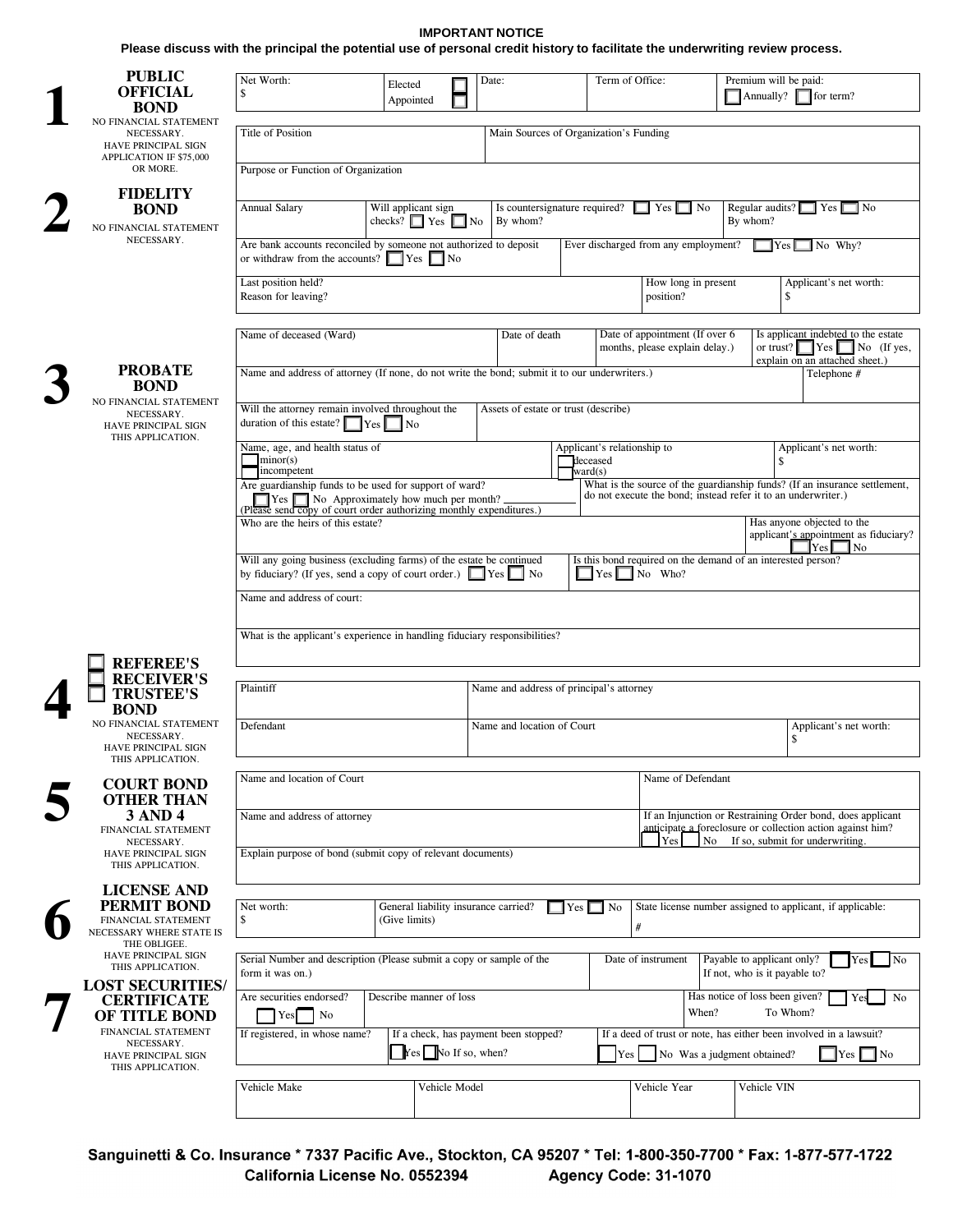## **Guidelines for Signing a Form 10-E Easy Application for Bonds**

We have examples showing five ways to sign an application.

### **1. Individual or Sole Proprietorship.**



The individual or sole owner and spouse should sign at the bottom of the application before the word "Indemnitor".

## **2. Partnership.**



Each partner and his or her spouse should sign at the bottom of the application before the word "Indemnitor". If additional personal indemnity is required, the individual may sign their name and write the word "Indemnitor" after their name in their own handwriting.

### **3. Corporation.**



\* In most cases, the owners' spouses may also need to sign.

## **4. Limited Liability Company or Partnership.**

| September<br>day of<br>Signed this                                               |              |
|----------------------------------------------------------------------------------|--------------|
| Signature & Business/Corporate Title                                             | "Indemnitor" |
| ames<br>ol                                                                       | "Indemnitor" |
| $\star$                                                                          | "Indemnitor" |
| $\star$                                                                          |              |
| NOTE: Personal indemnitors should sign their names before the word "indemnitor". |              |

\* In most cases, the members'/owners'/partners' spouses may also need to sign.

#### **5. Outside Indemnity (Relatives, Friends).**

| _ day of <b>September</b><br>44<br>Signed this                                   | 2003         |
|----------------------------------------------------------------------------------|--------------|
| Signature & Business/Corporate Title                                             | "Indemnitor" |
|                                                                                  | "Indemnitor" |
| ohn Henry                                                                        | "Indemnitor" |
|                                                                                  |              |
| NOTE: Personal indemnitors should sign their names before the word "indemnitor". |              |

An officer should first sign on behalf of the corporation (indicating his/her corporate title) and then sign a second time as a personal indemnitor, before the word "Indemnitor". All other owners should also sign as personal indemnitors before the word "Indemnitor" on each line. In most cases, the owners' spouses also need to sign. If additional personal indemnity is required, the individual may sign their name and write the word "Indemnitor" after their name in their own handwriting.

An authorized manager, member, or partner should first sign on behalf of the Limited Liability Company or Partnership (indicating his/her company/partnership title) and then sign a second time as a personal indemnitor, before the word "Indemnitor". All other members/owners/partners should also sign as personal indemnitors before the word "Indemnitor" on each line. In most cases the members'/ owners'/partners' spouses also need to sign. If additional personal indemnity is required, the individual may sign their name and write the word "Indemnitor" after their name in their own handwriting.

When outside indemnity is required, the proposed indemnitors should sign at the bottom of the application below the applicants' signatures before the word "Indemnitor". If additional personal indemnity is required, the individual may sign their name and write the word "Indemnitor" after their name in their own handwriting.

*Any person who, with intent to defraud or knowing that he is facilitating a fraud against an insurer, submits an application or files a claim containing a false or deceptive statement is guilty of insurance fraud.*